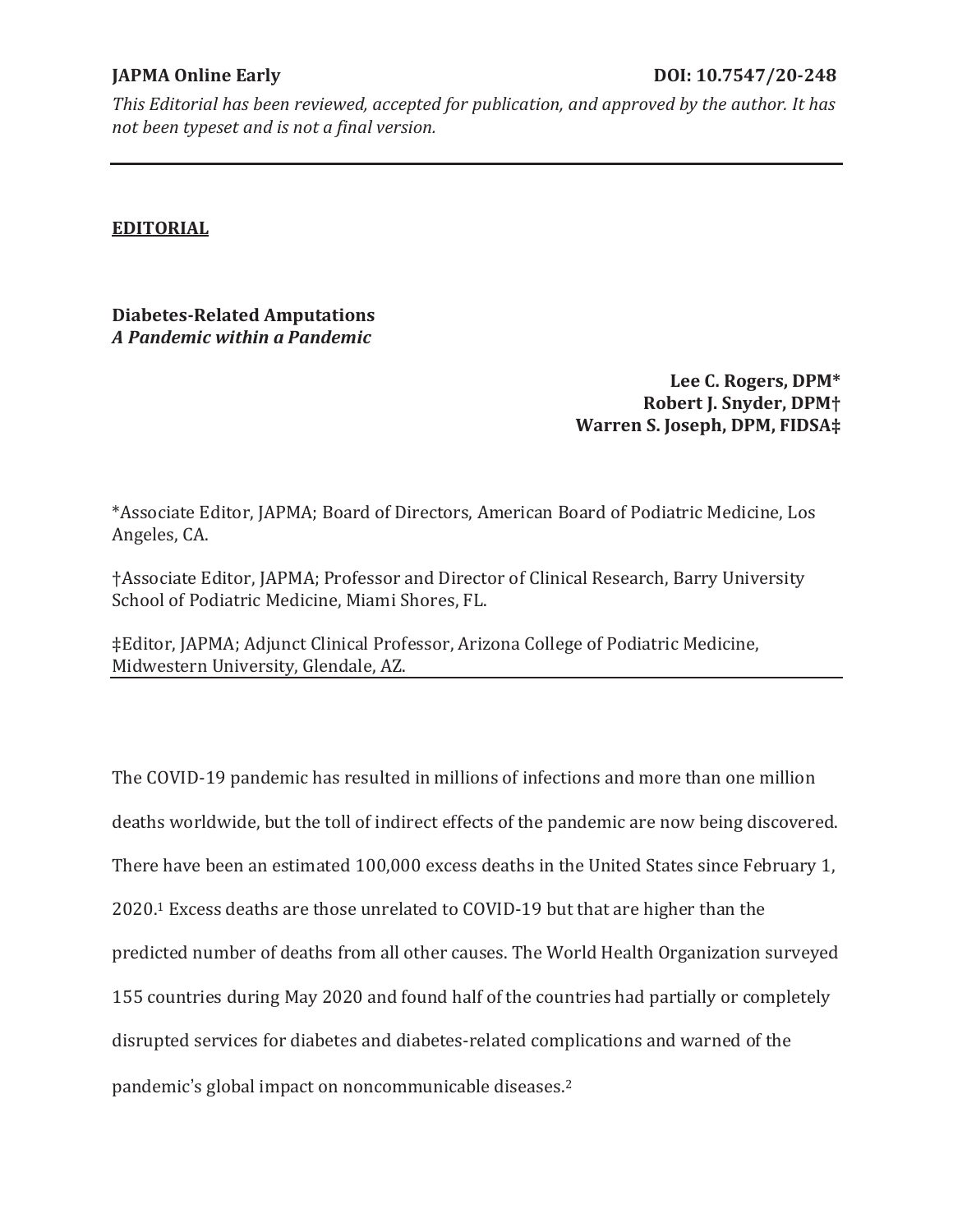In June 2020, an editorial in the *New England Journal of Medicine* (NEJM) spoke of the "Untold toll [of the] pandemic's effects on patients **without** COVID-19."<sup>3</sup> Now 4 months later, that toll is no longer untold especially for patients with lower-extremity complications of diabetes.

Early in the pandemic, The Alliance of Wound Care Stakeholders advised hospitals, policymakers, and governments not to close wound centers or delay necessary care to wound patients because it would result in an increase in infections, hospital admissions, ER visits, and amputations.4

In "A Tale of Two Cities," Shin et al<sup>5</sup> described the approaches to the diabetic foot at centers of excellence in Los Angeles and Manchester, England. Both centers used telemedicine to reduce in-person contact with the health system, but the authors cautioned not to avoid necessary care. Appropriate triage was noted as a central necessity in the strategy to reduce amputation during epidemics (STRIDE).<sup>6</sup> Rogers et al<sup>7</sup> proposed the Pandemic Diabetic Foot Triage System, which helps determine the urgency and site needed for treatment. In "Wound Center Without Walls," Rogers et al<sup>8</sup> later described strategies to reduce the COVID-19 exposure risk to the patient while still providing the best practices in wound care in lower risk settings.

Accompanying this editorial in the *Journal*, Casciato and coauthors<sup>9</sup> report on the effect of the COVID-19 pandemic on those with diabetic foot problems in a Level One Trauma Center in Ohio. A comparison of patients admitted to the podiatric service before versus during the pandemic found that patients with diabetes were more likely to present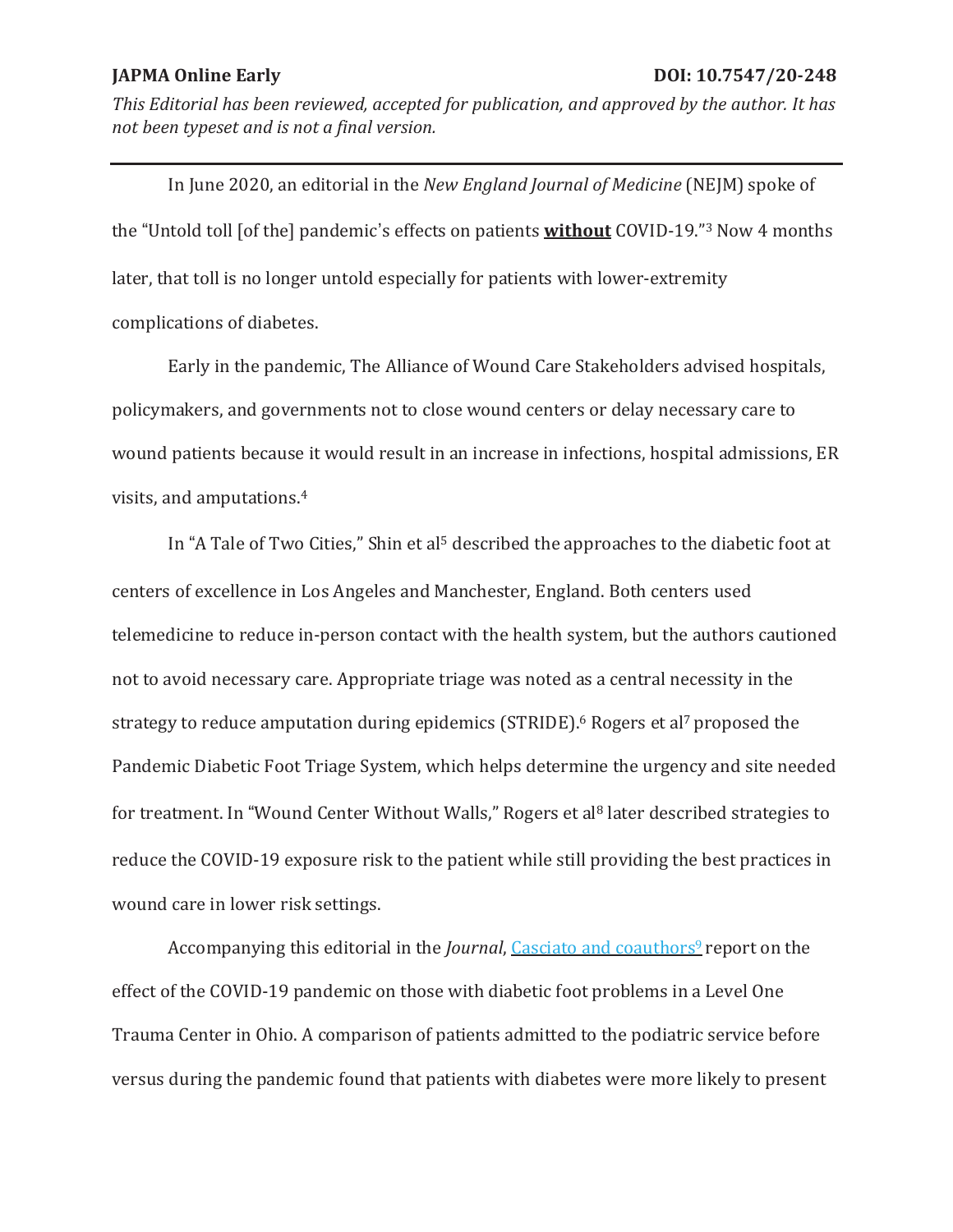with IDSA severe infections and more likely to present emergently. Patients with diabetes were 10.8 times more likely to undergo any level of amputation and 12.5 times more likely to receive a major amputation (transfemoral or transtibial) during the pandemic.

 Three recent additional published reports found similar results in the United States and Europe. From Italy, Caruso et al<sup>10</sup> found that patients admitted to the hospital in 2020 versus 2019 were more likely to be emergencies and have gangrene; the number of amputations doubled. From The Netherlands, Schuivens et al<sup>11</sup> compared pandemic-period data with that of 2018 and 2019. They found that in 2020, patients presented with more severe peripheral arterial disease (scored by the Rutherford Classification) and there were 3 times the number of amputations versus 2019. In fact, there have been more amputations performed in 2020 so far than in 2018 and 2019 combined.11 This is especially notable since The Netherlands has a strategy for team-based care that previously reduced diabetesrelated amputations by 34% nationwide.12

From the United States, Lancaster et al<sup>13</sup> compared pre-pandemic limb salvage service data in a university vascular practice from several affiliated hospitals with that of the "shelter-in-place" time period. Using the WIfI Classification,<sup>14</sup> they found a more severe presentation of patients during the pandemic, mostly due to increased severity of infections. The number of major amputations more than tripled during the pandemic and the high-low amputation ratio, a quality marker in limb salvage, more than doubled. All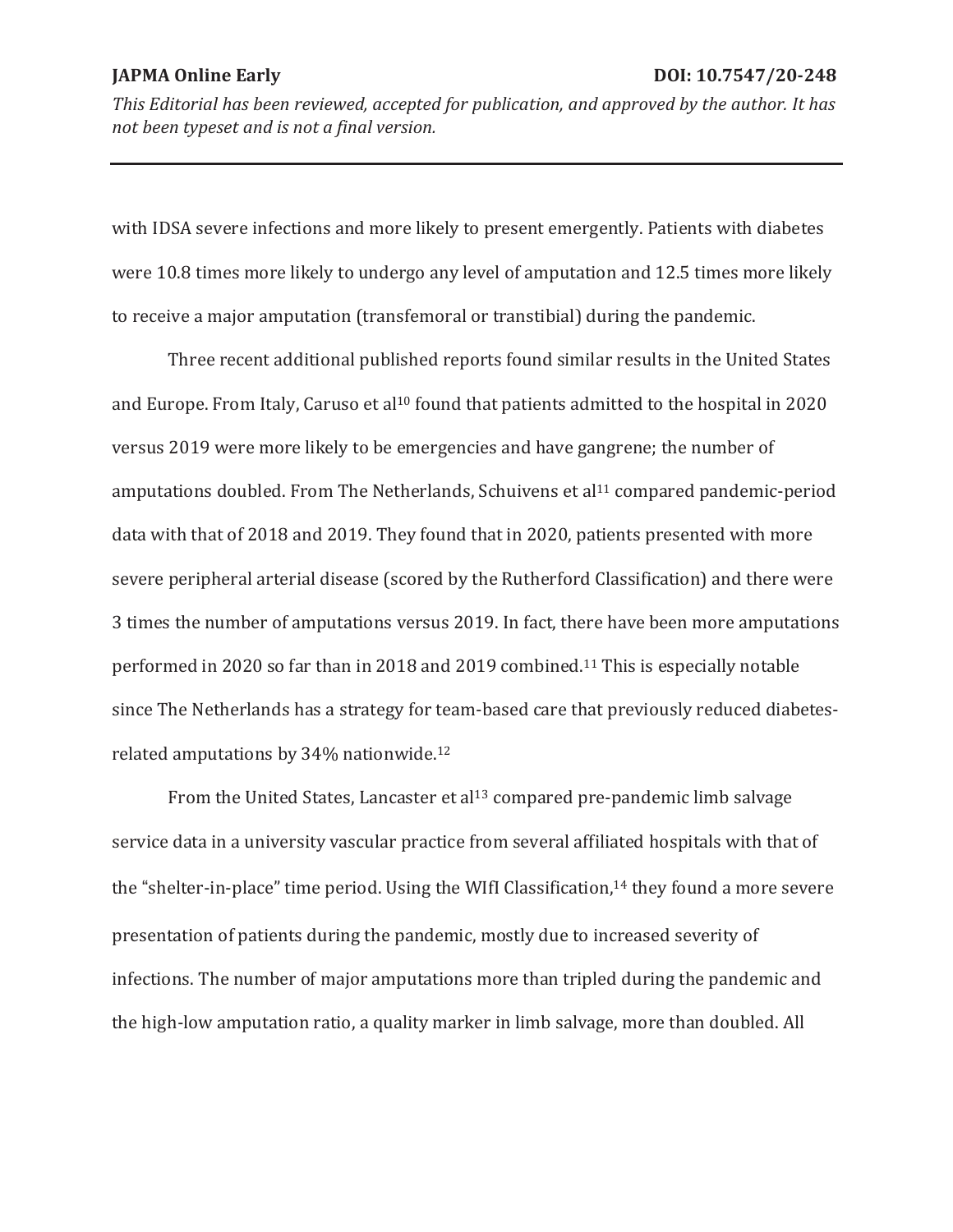four reports note the pandemic's negative effect on best practices in diabetic foot ulcer care resulting in delayed diagnosis and treatment. It is likely that patients' reluctance and fear to seek medical care during this period created complications that resulted in these catastrophic results.

 Amputations are not without their consequences either. Major limb loss affects quality of life and results in excessive costs to the health system. Major amputations are also associated with a 70% 5-year relative mortality rate.15 Best practices in diabetic foot care are both limb and life saving. We surmise that this increase in the rate of diabetesrelated amputations will also contribute to the excess mortality resulting from the COVID-19 pandemic. The *NEJM* editorial cautioned us not to "make trade-offs [in care] we don't have to make." From these reports, it is clear that delays in care for diabetic foot ulcers have catastrophic effects. Increased awareness, proper prioritization, and efficiencies of care in lower risk settings are the first steps in mitigating this parallel pandemic of diabetes-related amputations.

**Financial Disclosure:** None reported.

**Conflict of Interest:** None reported.

# **References**

1. National Center for Health Statistics: Excess deaths associated with COVID-19. Available at: https://www.cdc.gov/nchs/nvss/vsrr/covid19/excess\_deaths.htm.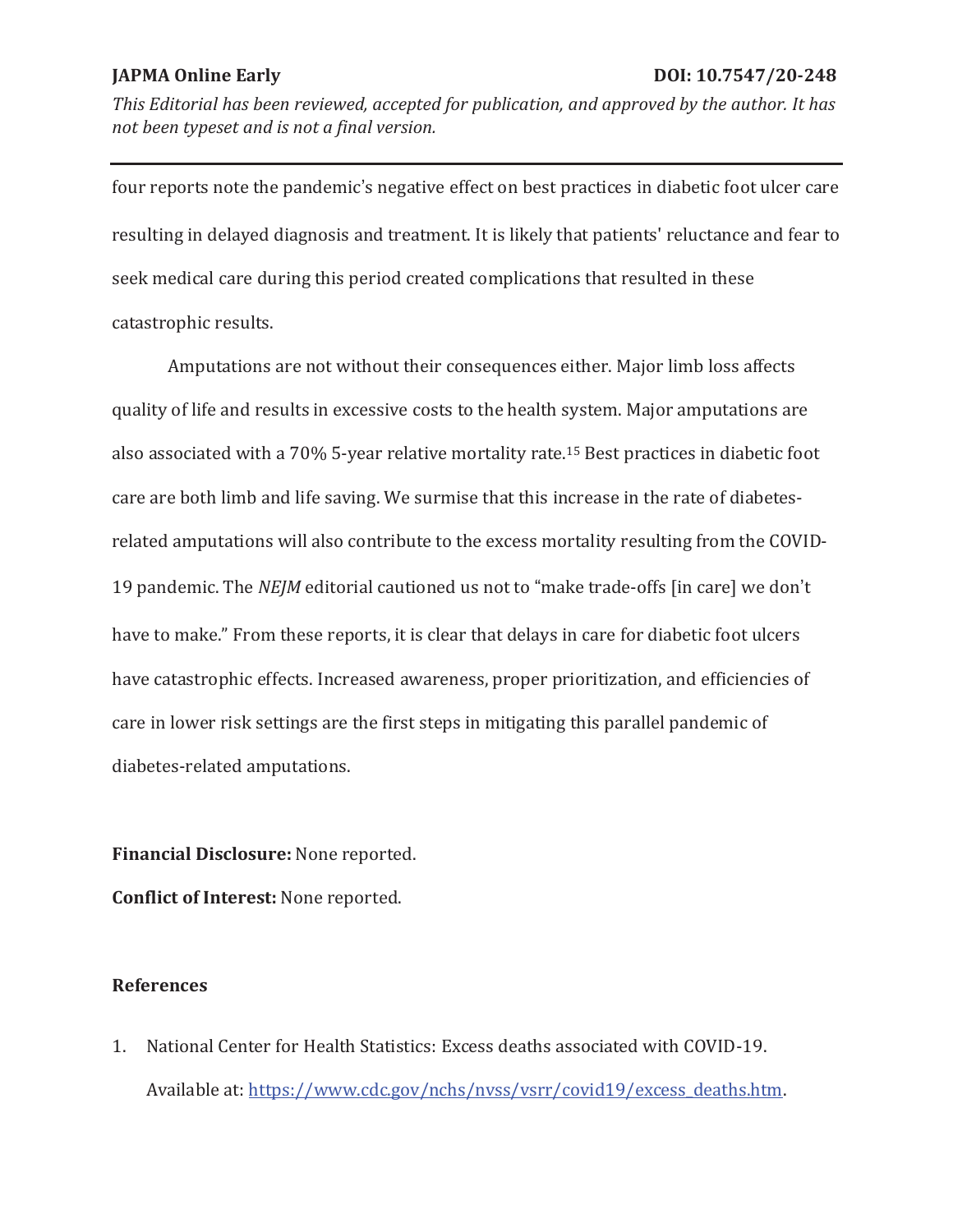Accessed October 10, 2020.

- 2. World Health Organization: COVID-19 significantly impacts health services for noncommunicable diseases. Available at: https://www.who.int/news-room/detail/01- 06-2020-covid-19-significantly-impacts-health-services-for-noncommunicablediseases. Accessed October 10, 2020.
- 3. Rosenbaum L: The Untold Toll The pandemic's effects on patients without covid-19. N Engl J Med **382:** 2368, 2020; doi: 10.1056/NEJMms2009984.
- 4. Alliance of Wound Care Stakeholders: Wound care is an essential–not elective–service that prevents hospital admissions and ED visits among a fragile cohort of patients at high-risk of COVID-19. Available at:

https://www.woundcarestakeholders.org/images/Final2 Statement -

\_Wound\_Care\_as\_Essential.pdf. Accessed October 10, 2020.

- 5. Shin L, Bowling FL, Armstrong DG, et al: Saving the diabetic foot during the COVID-19 pandemic: A tale of two cities. Diabetes Care **43:** 1704, 2020; doi: 10.2337/dc20-1176.
- 6. Schmidt BM, Munson ME, Rothenberg GM, et al: Strategies to reduce severe diabetic foot infections and complications during epidemics (STRIDE). J Diabetes Complications **34:** 107691, 2020; doi: 10.1016/j.jdiacomp.2020.107691.
- 7. Rogers LC, Lavery LA, Joseph WS, et al: All feet on deck—the role of podiatry during the COVID-19 pandemic: Preventing hospitalizations in an overburdened healthcare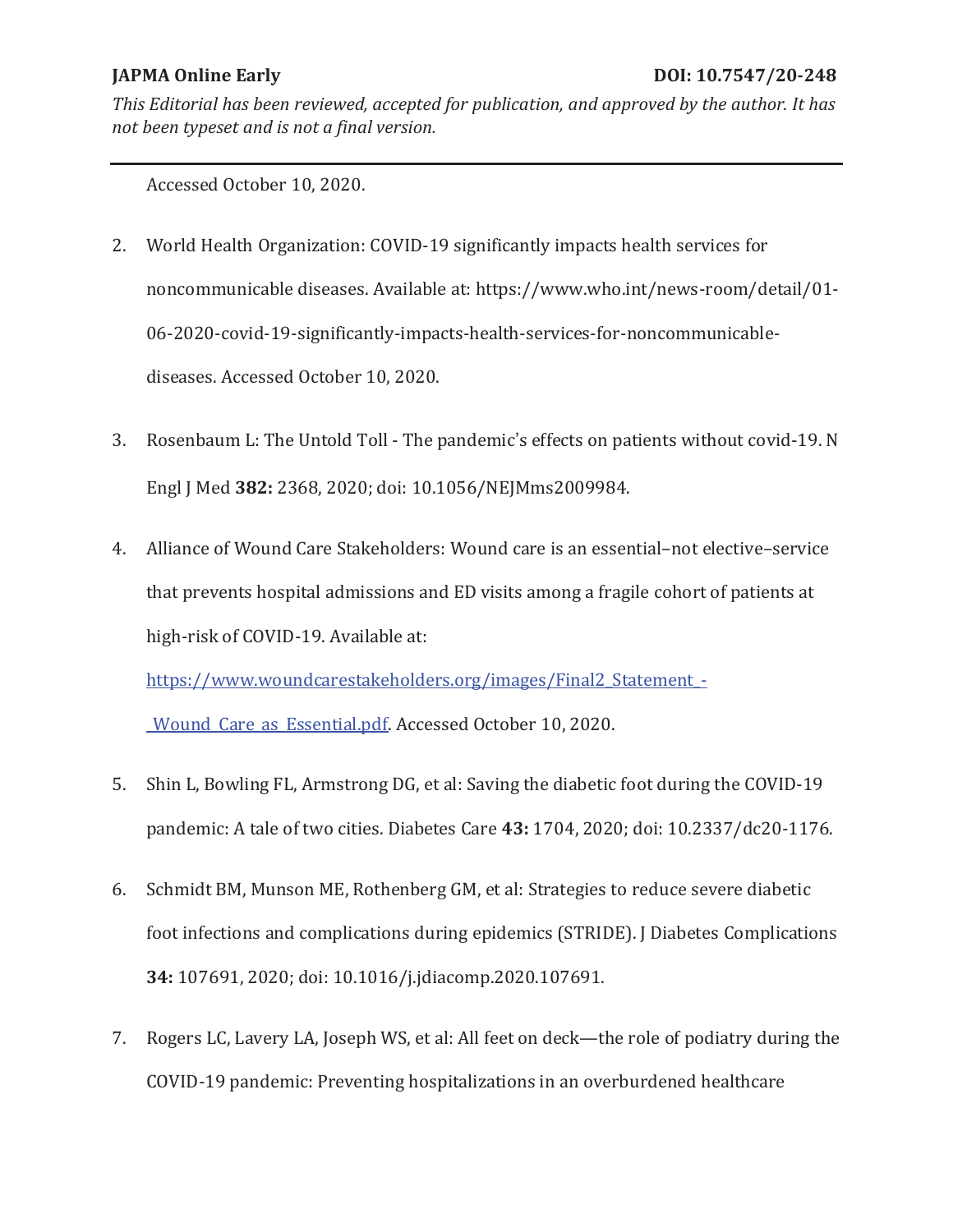system, reducing amputation and death in people with diabetes. JAPMA [Published online early March 25, 2020; doi:10.7547/20-051].

8. Rogers LC, Armstrong DG, Capotorto J, et al: Wound center without walls: the new model of providing care during the COVID-19 pandemic. Wounds [Published online ahead of print April 24, 2020.] Available at:

https://www.ncbi.nlm.nih.gov/pubmed/32335520.

- 9. Casciato D, Yancovitz S, Thompson J, et al: Diabetes-related major and minor amputation risk increased during the COVID-19 pandemic. JAPMA [Published online early; doi: 10.7547/20-224].
- 10. Caruso P, Longo M, Signoriello S, et al: Diabetic foot problems during the COVID-19 pandemic in a tertiary care center: The emergency among the emergencies. Diabetes Care **43:** e123, 2020; doi: 10.2337/dc20-1347.
- 11. Schuivens PME, Buijs M, Boonman-de Winter L, et al: Impact of the COVID-19 lockdown strategy on vascular surgery practice: More major amputations than usual. Ann Vasc Surg [Published online August 4, 2020; doi:10.1016/j.avsg.2020.07.025].
- 12. van Houtum WH, Rauwerda JA, Ruwaard D, et al: Reduction in diabetes-related lowerextremity amputations in The Netherlands: 1991-2000. Diabetes Care **27:** 1042, 2004; doi: 10.2337/diacare.27.5.1042.
- 13. Lancaster EM, Wu B, Iannuzzi J, et al: Impact of the COVID-19 pandemic on an